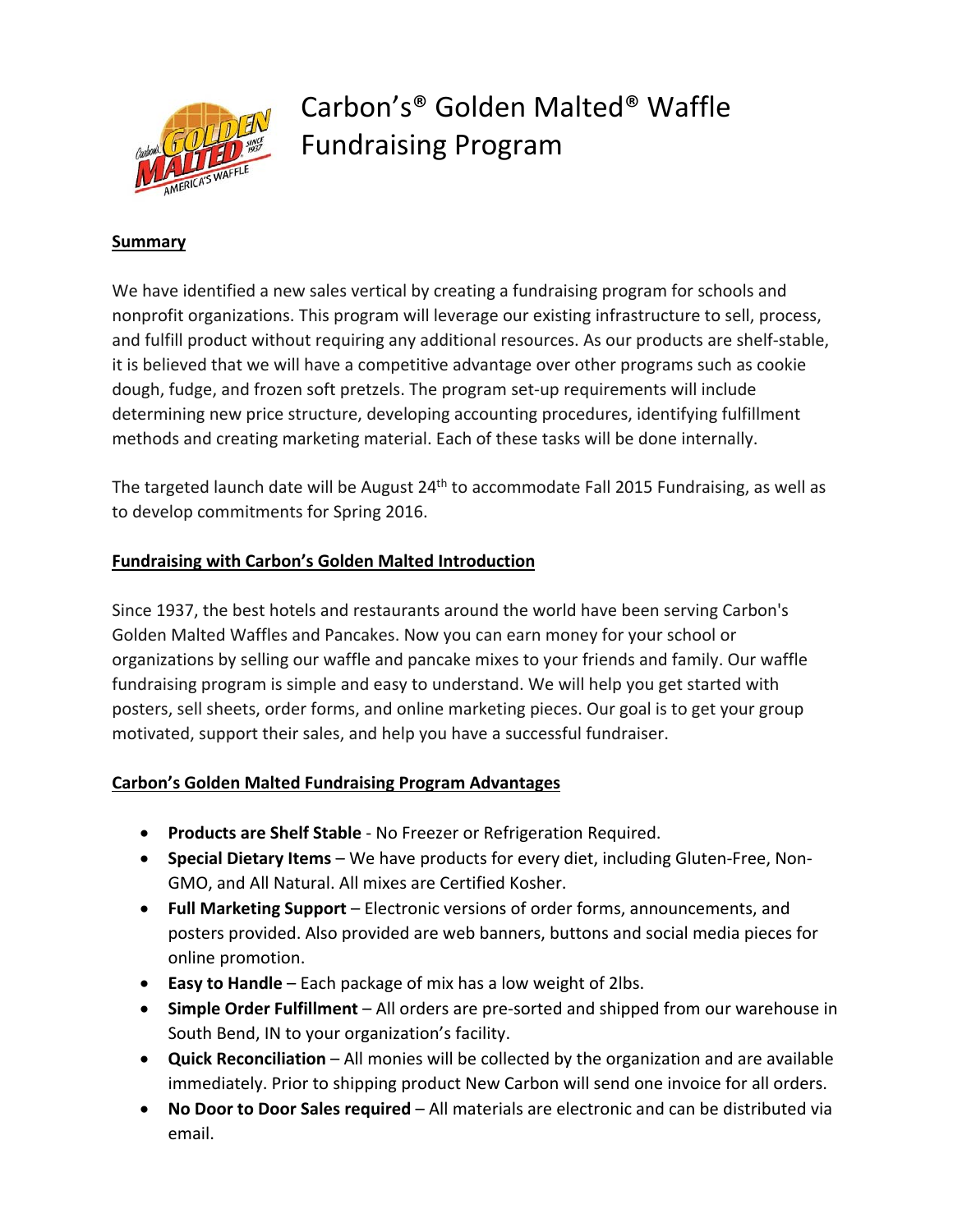# **Product Mix and Pricing**

| <b>Mixes</b>           |       |
|------------------------|-------|
| <b>Original Mix</b>    | 13.50 |
| Just Add Water         | 13.75 |
| <b>All Natural</b>     | 13.25 |
| Blueberry              | 18.00 |
| Gluten-Free            | 15.00 |
| Chocolate Chip         | 16.25 |
| Robby's                | 13.25 |
| Organic Apple Cinnamon | n/a   |

| <b>Bakers / Gift Sets</b> |       |
|---------------------------|-------|
| l Deluxe Starter Kit      | 99.00 |
| Premier Gift Set          | 70.00 |
| Gourmet Waffle Baker      | 77.00 |

# **Competitive Program Pricing**

| Name:                 | <b>Auntie Ann's Pretzels</b> |     |
|-----------------------|------------------------------|-----|
| Price:                | $$15 - $18$                  |     |
| Flavors:              | 5                            |     |
| Units Sold and Margin | 200-350                      | 35% |
|                       | 351-500                      | 45% |
|                       | $500+$                       | 50% |

| Name:                 | Otis Spunkmeyer       |     |
|-----------------------|-----------------------|-----|
| Price:                | S14                   |     |
| Flavors:              | 16                    |     |
| Units Sold and Margin | Details not available | 50% |

| Name:                 | Crazy About Cookies #1 - Proportioned Pieces |     |
|-----------------------|----------------------------------------------|-----|
| Price:                | \$10                                         |     |
| Flavors:              | 10                                           |     |
| Units Sold and Margin | 200-299                                      | 30% |
|                       | 300-599                                      | 35% |
|                       | 600-999                                      | 40% |
|                       | 1000-1999                                    | 45% |
|                       | $2000+$                                      | 50% |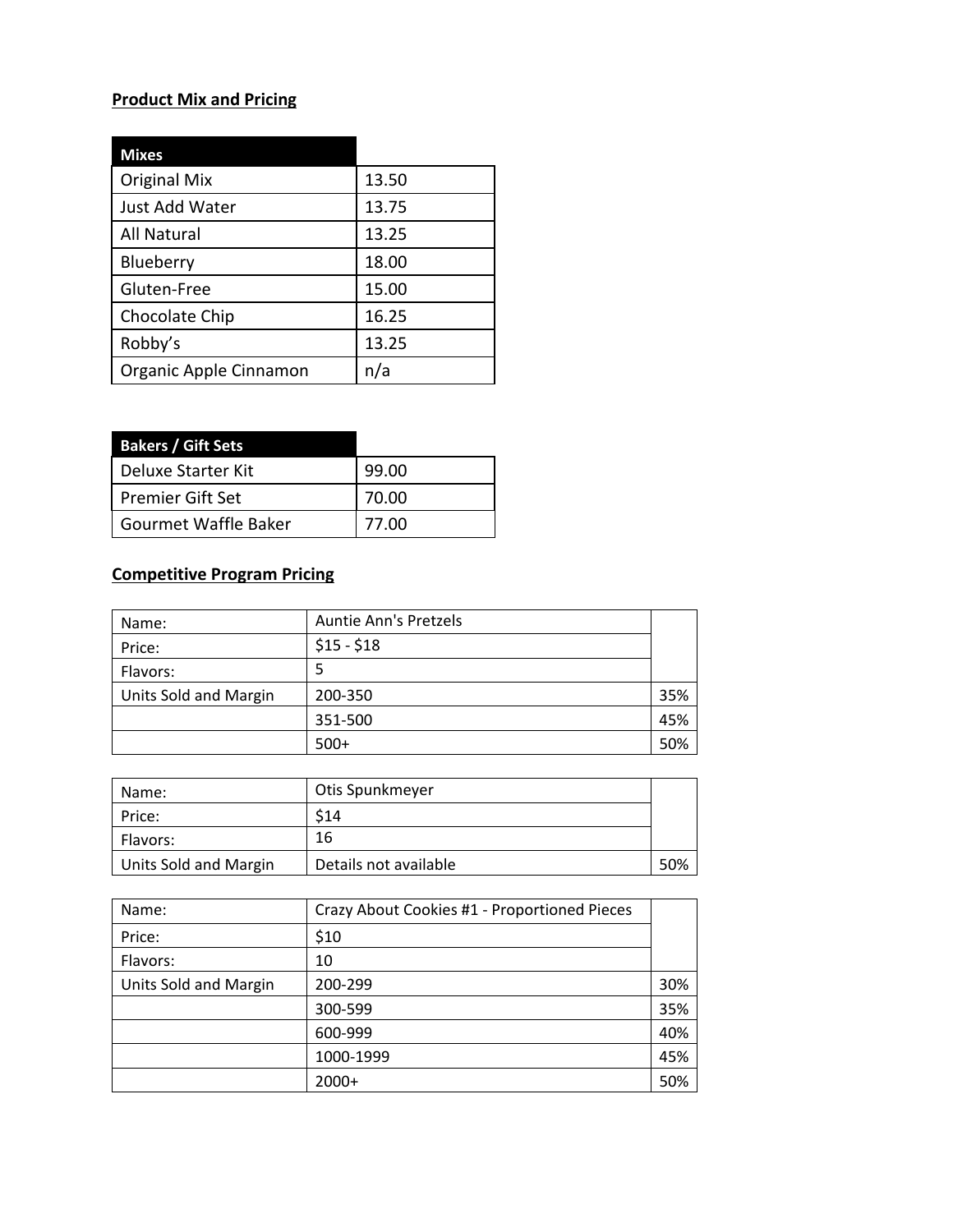| Name:                 |                               |     |
|-----------------------|-------------------------------|-----|
|                       | Crazy About Cookies #2 - Tubs |     |
| Price:                | \$10                          |     |
| Flavors:              | 10                            |     |
| Units Sold and Margin | 200-299                       | 30% |
|                       | 300-599                       | 35% |
|                       | 600-999                       | 40% |
|                       | 1000-1999                     | 45% |
|                       | $2000+$                       | 50% |

| Name:                 | <b>Fudge Fundraiser</b> |     |
|-----------------------|-------------------------|-----|
| Price:                | \$8 per box             |     |
| Flavors:              | 5                       |     |
| Units Sold and Margin | 100-150                 | 30% |
|                       | 151-250                 | 35% |
|                       | 251-500                 | 40% |
|                       | 501-1000                | 45% |
|                       | 1000+                   | 50% |

| Name:                 | Snackin' in the USA |     |
|-----------------------|---------------------|-----|
| Price:                | \$7 per package     |     |
| Flavors:              | 25 Options          |     |
| Units Sold and Margin | 150-250             | 30% |
|                       | 251-350             | 35% |
|                       | 351-500             | 40% |
|                       | 501-750             | 45% |
|                       | $750+$              | 50% |

| <b>NOTE:</b>                 | Candles Priced \$1-\$2 more than in-store |     |
|------------------------------|-------------------------------------------|-----|
| <b>Units Sold and Margin</b> | Each                                      | 40% |
| Items:                       | 168                                       |     |
| Price:                       | \$5 - \$30 per item (avg. \$17.00)        |     |
| Name:                        | Yankee Candle (Fall)                      |     |

## **Internal Marketing Development**

- **Fundraising Landing Page:** Hosted on www.goldenmalted.com, this page will provide all program information, as well as downloads for Program Marketing Materials. It will also include a web contact form to capture leads.
- **Determine Pricing:** Pricing needs to be established to include fundraising margin.
- **Develop Program Marketing Materials:** Items to be designed and developed (see below)
- **Define Fulfillment Procedures:** How will South Bend get orders? Pre‐sort by pick, pack, and ship methods? Bulk delivery?
- **Define Accounting Procedures:** Determine credit worthiness, Invoice procedures.